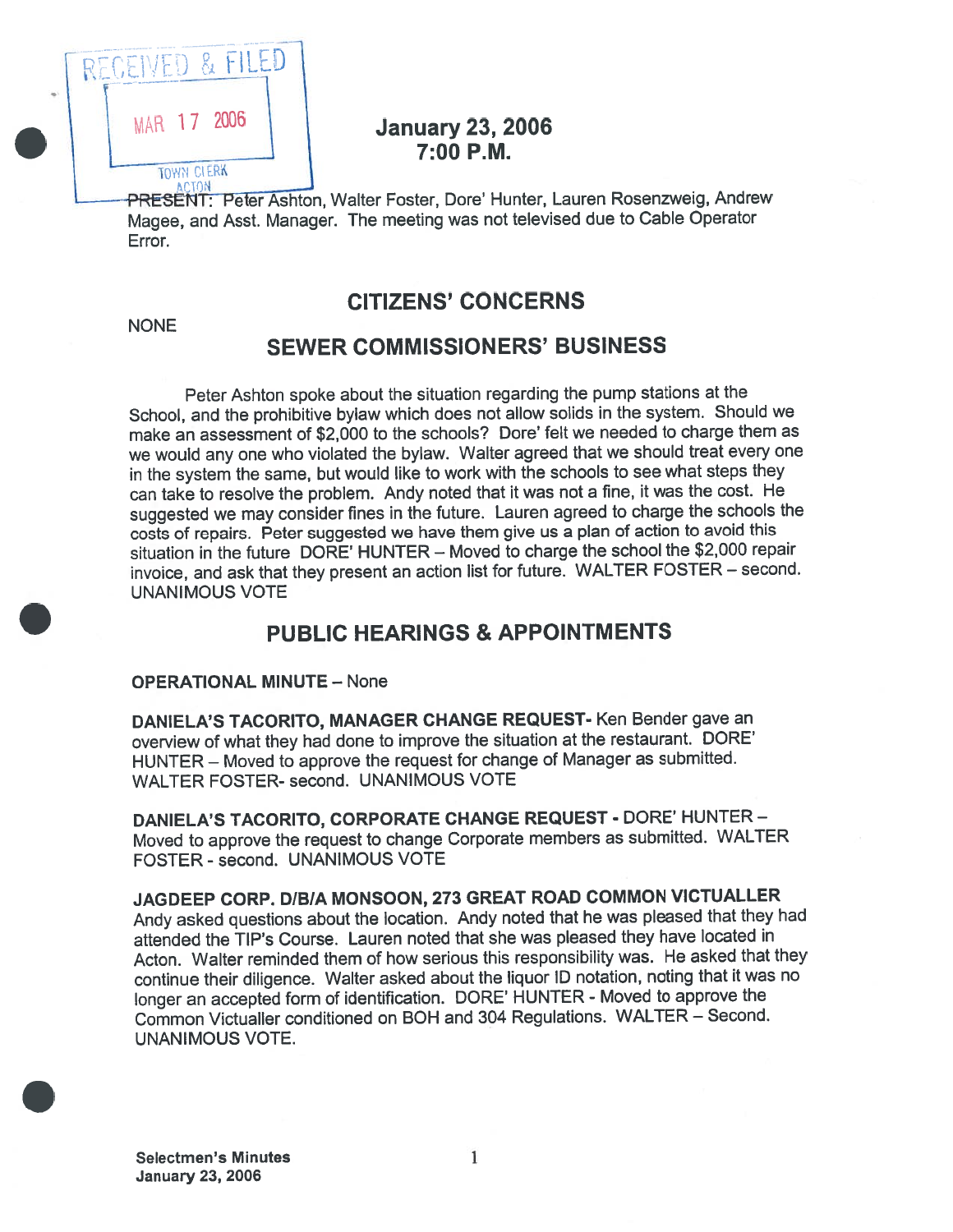#### JAGDEEP CORP. D/E/A MONSOON, 273 GREAT ROAD, ALL ALCOHOLIC BEVERAGE LICENSE AS A COMMON VICTUALLER

DORE' HUNTER - Moved to approve the Full Liquor License conditioned on BOH and 304 Regulations as noted in staff memo's. WALTER FOSTER — second. UNANIMOUS VOTE.

#### SITE PLAN SPECIAL PERMIT 10127/05/405, BRAVERY REALTY TRUST, 144 GREAT ROAD. (CONTINUATION)

Joe March the applicant's Engineer gave an overview of the site plan. Peter noted that the applicant was willing to make the trail, but did not want to pu<sup>t</sup> the sidewalk along the street. He will offer <sup>a</sup> 20 foot easement in lieu of the sidewalk on the frontage. Peter asked about the semi parking area in the front of the house. It was noted that this circle would be used by Employees for dropping off and such to access the building quicker. Walter noted that he was pleased that the Bruce Freeman Rail Trail would accommodated. Lauren said thank you to them for saving this home. Tom Michaleman thanked them for the easement and noted we need to go to Mass Highway. Joe Cornish, Historic New England said that they are happy with the Powers Family and they have been working toward <sup>a</sup> wonderful project. Trey Shupert spoke on behalf of the Powers family. Bell Choate urged them to approve this project. DORE' HUNTER — Moved to close the hearing and to take under advisement. WALTER FOSTER second. UNANIMOUS VOTE

HABITAT FOR HUMANITY — Bill Schumacher and Megan Foley were presen<sup>t</sup> to update the Board on the reques<sup>t</sup> made by them regarding the property on River Street. They have noted that CPC funds have been submitted. Dore' said that this location is better than last year and supports this project. Walter wanted to be sure that if they were given River Street would they still build in North Acton. Bill said that they would develop North Acton and River Street. Walter asked him to outline his reques<sup>t</sup> to CPC for \$35,000. Andy noted that the North Acton site may require Wetlands Issues to be addressed... Peter asked if they had studied the site to address any problems such as bedrock and asked him if he has seen any thing that may cause concern. Bill said that they are prepared to address all these issues and they are flexible with the housing built by Habitat. Peter thanked him for his getting this going.

Herman Kabakoff asked about the value of this parcel, the assessed value is \$180,000. Will the betterment be paid and by whom.

Jamie Eldridge spoke in favor of the project. He has worked with the program for the pas<sup>t</sup> 10 years.

Dick Laper, High Street Resident he has worked with Habitat for many years.

John Murray was asked to follow up on an Article for Town Meeting.

ENVIRONMENTAL FILL COMMITTEE — Peter gave an overview of the committee's progress and suggestions. The Committee said that they were happy with the overview that Peter presented. They are asking that asbestos be included on the list. Peter thanked the Committee for their work on this issue.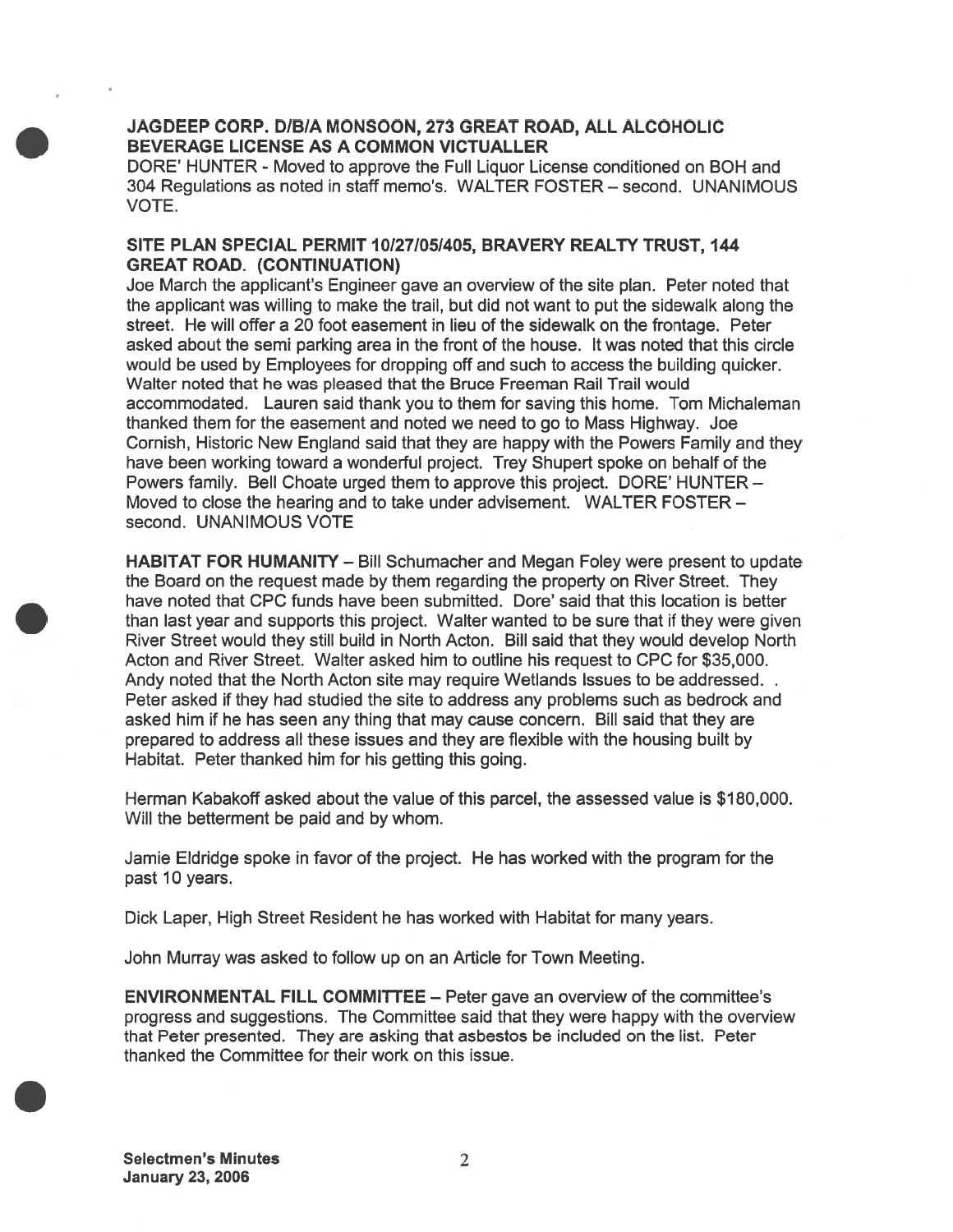#### SELECTMEN'S BUSINESS

STREET ACCEPTANCE DOCUMENTS (2006 ANNUAL TOWN MEETING) Cory York gave an overview of the Street Acceptance Documents regarding the two toads that may be accepted at Town Meeting. DORE' HUNTER - Move we approve the documents. WALTER FOSTER - second. UNANIMOUS VOTE

ALG UPDATE - Peter updated the Board on the last meeting they had. They are looking at the revenue sharing revenues, and how we treat them. The school wanted to take the Minuteman Voc out of schools. Walter noted that the Minuteman is an aging building and Acton's share of the <sup>10</sup> million costs could be taken out of an Override. Peter noted this is <sup>a</sup> one year experiment to see if it could work. The School has to take <sup>a</sup> risk the same way we do. Lauren said that this is <sup>a</sup> goo<sup>d</sup> first step. She said that she has heard goo<sup>d</sup> things about Minuteman. Andy noted that the split needs to be visited and that this was <sup>a</sup> working together project and he agree<sup>d</sup> with Walter and Peter's assessment of this issue.

POLICE BULLETPROOF VESTS — Peter discussed the Chief's reques<sup>t</sup> for vests and they decided that we should not wait until next year.

FY07 BUDGET DISCUSSION — Peter spoke about the Priority List. Peter said that we have it pare<sup>d</sup> down to \$560,000. Peter said that they need to review alternative funding sources. Dore' noted the priority list for crosswalk at the bottom. Dore' feels we need to have marked crosswalks on Main Street. Dore' felt we needed to address this before someone gets killed.

The station alerting system is non-compatible and noted it should be further down the list.

#31 Emergency medical information system. Dore' noted that he was very interested in this equipment.

Wastewater Study for Sewer Expansion. Dote' wanted to look for seed money from NESWC, and it may not be available this year. Dore' urge<sup>d</sup> them to start with <sup>p</sup>lanning for the new fire station. Dore' also wanted clarification on the On Line Billing and Collection.

Walter noted the need to use money from dedicated funds. Town Hall painting could be moved up. The COA coordinator, Peter felt it should be moved up. He does not think the chipper should be replaced this year. He agrees with Dore's comments. The Web Content Manager should be funded but was on the fence for GPS.

Lauren asked if GIS was off the list. John said it has fallen off the list to be reviewed later. She agree<sup>d</sup> with the others comments. She felt we need to do something about Kelly's Corner. She did not want it to fail to the bottom.

Andy asked about the Town Manager's priority list. Painting Town Hall - he did not want to have the Painting damaged while the Slate Roof project was in progress. He wanted it moved further down the list. Andy spoke about Elm Street Ball Field. COA should be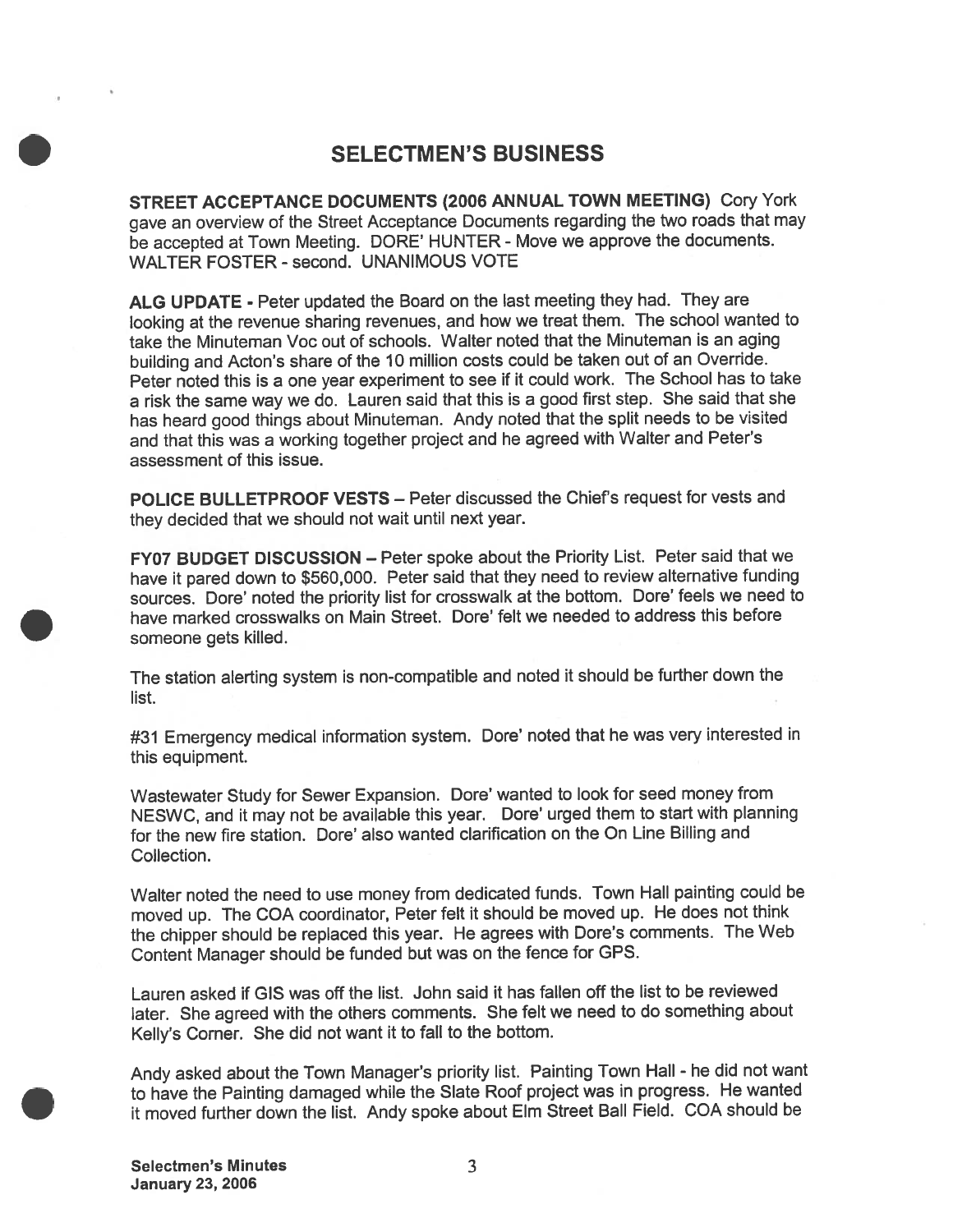on the list. Senior Center Feasibility for Expansion and Parking. Andy noted that we needed to address the Wastewater issue and Crosswalks and should be included on this list. He wanted to pu<sup>t</sup> Kelly's Corner higher on the priority list because we won't have it designed and everything will be jammed up in five years. It was suggested that the Board submit their individual priority list on <sup>a</sup> spread sheet and <sup>g</sup>ive it to the Town Manager.

CHAPTER 40B POLICY WORKING GROUP, RECOMMENDED POLICY STATEMENT Lauren outlined the working group's recommendation. They noted that the BOS and Planning Board to review the <sup>p</sup>lans that are presented. The policy tries to encourage the type of affordable housing we want and discard the ones we don't, and we want and to say where we do not want them. They want to encourage small homes with <sup>1</sup> mile radius to the centers. They have prepare<sup>d</sup> maps to show what the one mile radius is and maps to indicate the protected areas where we don't want high density. They have included the examples from to live in Acton that are favorable. Lauren said it was laid out so that developers can see the areas we are willing to pu<sup>t</sup> projects in. It would also be helpful for nonprofits. Peter noted it would help staff identify those areas of acceptable development. Lauren said she wanted to see more reuse of existing buildings and historical buildings addressed and preserve<sup>d</sup> in the community. She also wanted to see <sup>a</sup> preservation of green space for density. Dore' said it is well done and thought we should include <sup>a</sup> firm desire to see historic structures reused and the external staying unchanged. Walter said it is <sup>a</sup> resource for what type and where in Town we want to have developed. Andy agree<sup>d</sup> with Walter and comments on the guidelines, but there was no introduction statement of why we want the one mile radius. Andy said that he wanted to see the zone one comment and Page 5 open space reference to minimal property. Page <sup>7</sup> no disturbance of the Wetlands and that it should remain at <sup>50</sup> feet. Last bullet should be <sup>a</sup> requirement. It was suggested that <sup>a</sup> definitions page be developed. Nancy Tavernier said that it was <sup>a</sup> goo<sup>d</sup> committee and felt that we go<sup>t</sup> <sup>a</sup> big bang for the buck at \$3,500. Nancy said that in adopting this it is <sup>a</sup> commitment to keep moving forward and we need to make the effort. DORE' HUNTER- Moved to Approve policy as amended by the changes — WALTER FOSTER — second. UNANIMOUS VOTE.

BRUCE FREEMAN RAIL TRAiL ISSUES — Walter discussed <sup>a</sup> number of comments made at the meeting of Bruce Freeman Friends. Walter said they have done <sup>a</sup> goo<sup>d</sup> job and supports the Rail Trail and that Acton has taken the lead on this. He was concerned that the Friends have decided that the cross over of Route 2A is acceptable and have disagreed with what the town will do. Walter noted some wet lands and safety concerns that are present. He said that they need to work together to ge<sup>t</sup> to goa<sup>l</sup> and the ability to dedicate the town resources. We need to be on the TIP list and what that means, we are making deadlines. Walter also wanted it noted that we are both working towards this project. Walter suggested that <sup>a</sup> liaison be named from staff. Roland has been working on this project. Andy will represen<sup>t</sup> the Board. Tom Michaleman gave an overview of the project.

Dore' was concerned with <sup>a</sup> three town contract. Town Counsel has suggested that we not approac<sup>h</sup> this as <sup>a</sup> multi-community program. They decided to send <sup>a</sup> letter of suppor<sup>t</sup> to Carlisle and Wesiford. Andy Magee will draft the letter.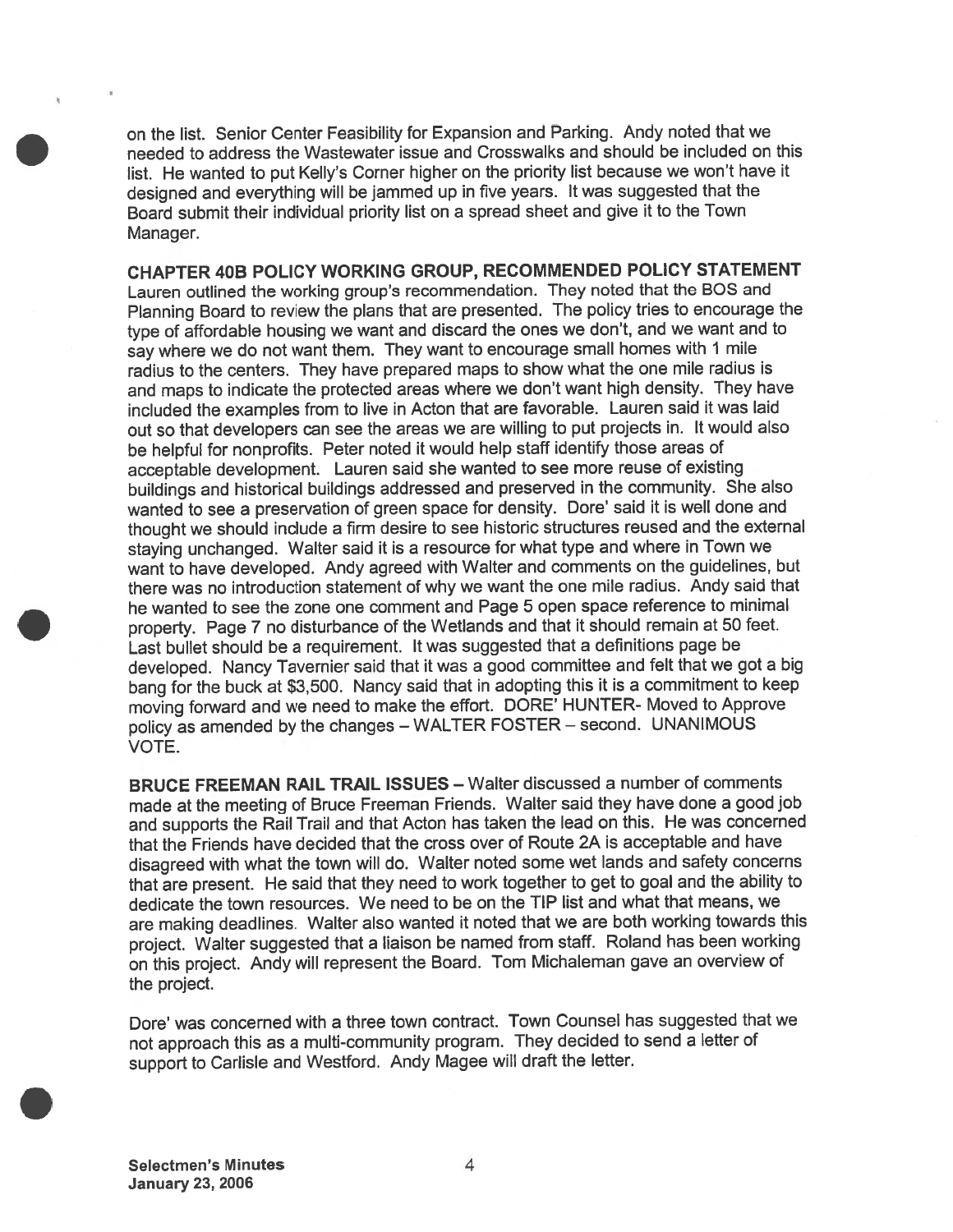#### OTHER BUSINESS

### CONSENT AGENDA

DORE' HUNTER — Moved to Approve the Items with those held out for discussion WALTER FOSTER — second. UNANIMOUS VOTE. The Site Plan was held as well as the Designer Selection Committee. Lauren wanted Trey Shupert's name removed from the decision and that the trees removed will have new trees planted in their place. LAUREN ROSENZWEIG — Moved to approve the Site Plan Special Permit at 411 Mass Ave. DORE' HUNTER — second.

Andy wanted to ask <sup>a</sup> question about the Fill Committee. ANDY MAGEE - Moved to approve. DORE' HUNTER — Second. DORE' HUNTER — Moved to sign the proclamation and also suggested that the Library Trustees sign it as well. WALTER FOSTER — second. UNANIMOUS VOTE

#### TOWN MANAGER'S REPORT

None Required

#### EXECUTIVE SESSION

None Required

ine Joyce Recording Clerk

Clerk, Board of

Date: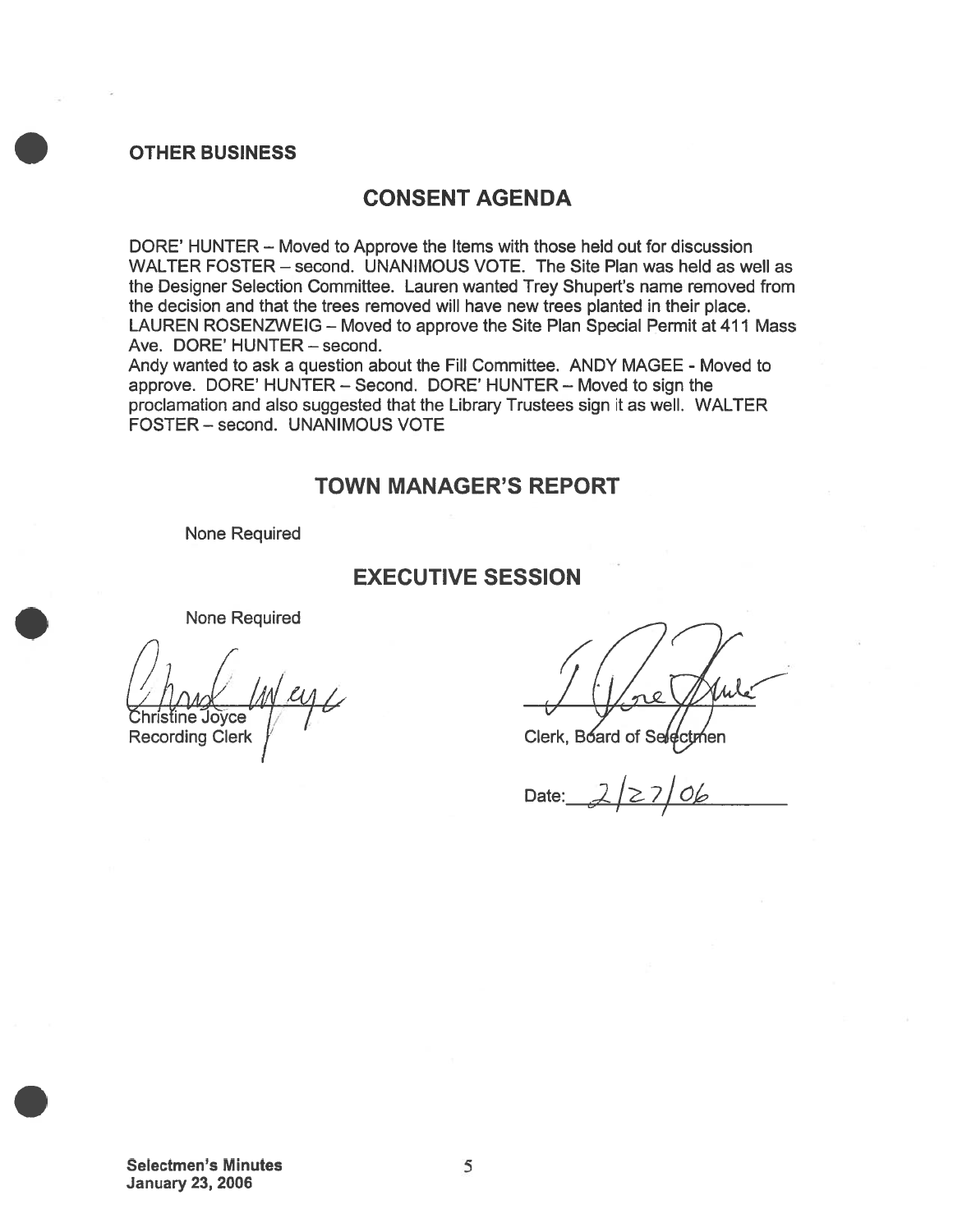# BOARD OF SELECTMEN AGENDA

# January 23, 2006

### Francis Faulkner Hearing Room Acton Town Hall 7:00 P.M.

L CITIZENS' CONCERNS

## II SEWER COMMISSIONERS' BUSNESS

1. CHARTER ROAD SEWER PUMP STATION INCIDENT Enclosed please find materials in the subject regard, for Board consideration.

## III PUBLIC HEARINGS & APPOINTMENTS

- 2. 7:05 OPERATIONAL MINUTE The Town Manager will give the Board <sup>a</sup> brief update on various topics.
- 3. 7:15 DANIELA'S TACORITO, MANAGER CHANGE REQUEST Enclosed please find materials in the subject regard, for Board consideration.
- 4. 7:25 DANIELA'S TACORITO, CORPORATE CHANGE Enclosed please find materials in the subject regard, for Board consideration.
- 5. 7:40 JAGDEEP CORP. D/B/A MONSOON, 273 GREAT ROAD COMMON VICTUALLER'S LICENSE Enclosed please find materials in the subject regard, for Board consideration.
- 6. 7:55 JAGDEEP CORP. DIBIA MONSOON, 273 GREAT ROAD ALL ALCOHOLIC BEVERAGE LICENSE AS A COMMON VICTUALLER. Enclosed please find materials in the subject regard, for Board consideration.
- 7. 8:10 SITE PLAN SPECIAL PERMIT # 10/27105-405, BRAVERY REALTY TRUST, 144 GREAT ROAD (continued from previous meeting) Enclosed please find materials in the subject regard, for Board consideration.
- 8. 8:25 HABITAT FOR HUMANITY Members William Schumacher and Megan Foley, of Habitat for Humanity-North Central Massachusetts, will be presenting <sup>a</sup> proposal for Board consideration.
- 9. 8:45 ENVIRONMENTAL FILL COMMITTEE Enclosed please find materials in the subject regard, for Board consideration.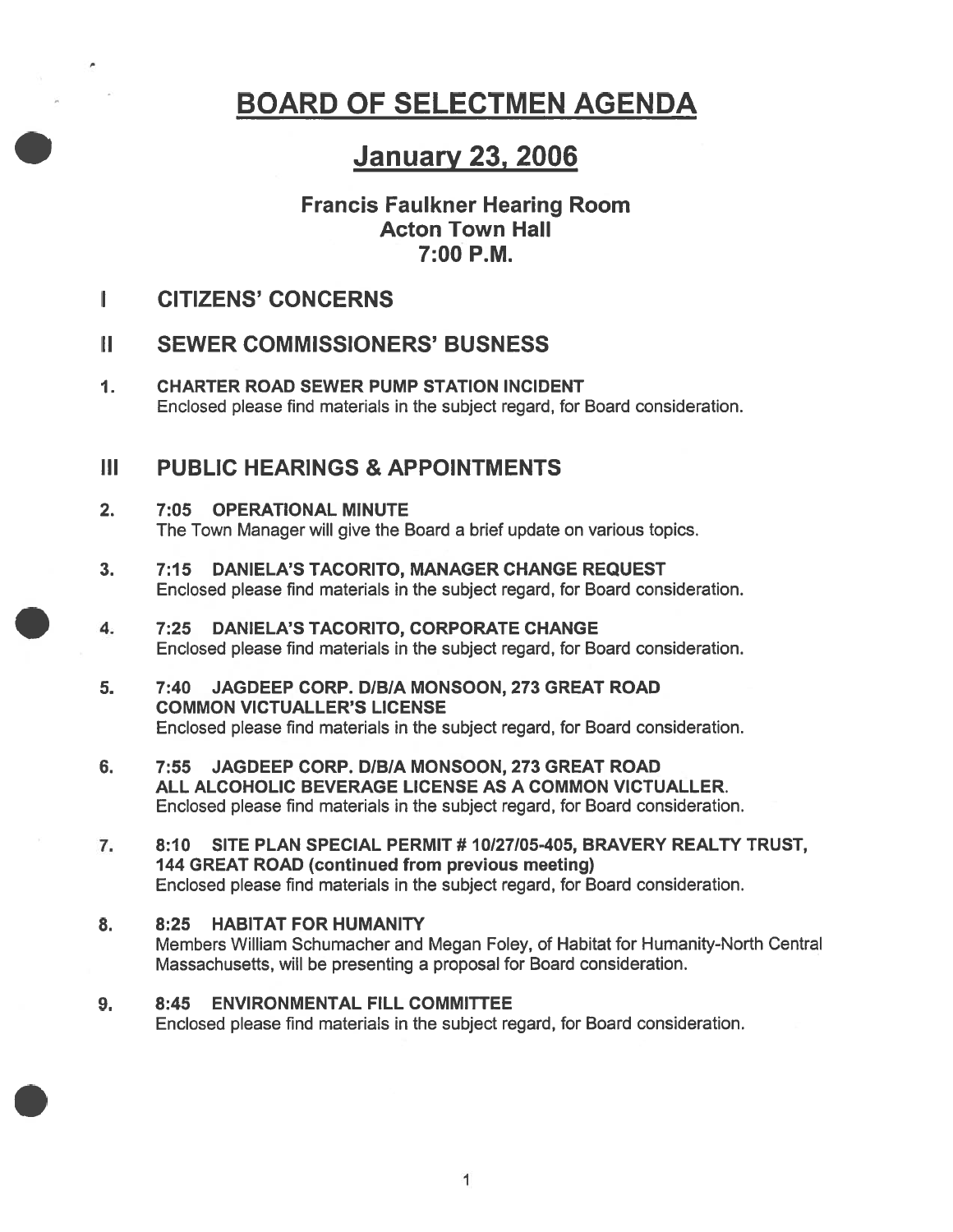# IV SELECTMEN'S BUSINESS

- 10. STREET ACCEPTANCE DOCUMENTS (2006 Annual Town Meeting) Enclosed please find materials in the subject regard, for Board consideration.
- 11. ACTON LEADERSHIP GROUP (ALG) UPDATE The Chairman will update the Board on the status of the ALG Plan.
- 12. POLICE BULLETPROOF VESTS Enclosed please find materials in the subject regard, for Board consideration.

### 13. FY07 BUDGET DISCUSSION

Enclosed please find materials in the subject regard, for Board consideration.

- 14. CHAPTER 40B POLICY WORKING GROUP, RECOMMENDED POLICY STATEMENT Enclosed please find materials in the subject regard, for Board consideration.
- 15. BRUCE FREEMAN RAIL TRAIL ISSUES Enclosed please find materials in the subject regard, for Board consideration.
- 16. OTHER BUSINESS

### VI CONSENT AGENDA

- 17. ACCEPT MINUTES, BOARD OF SELECTMEN, DECEMBER 12, 2005 Enclosed please find minutes for Board acceptance.
- 18. SITE PLAN SPECIAL PERMIT #8126105-404, SF PROPERTIES, 403, 409 and 471 MASSACHUSETTS AVE. Enclosed please find <sup>a</sup> draft decision for Board consideration.
- 19. SITE PLAN SPECIAL PERMIT #11I18I98-366 PHASE II, ACTON ASSISTED LIVING, LLC, 866 MAIN STREET Enclosed please find <sup>a</sup> draft decision for revision of this site plan, for Board consideration.
- 20. HERITAGE LANDSCAPE INVENTORY PROGRAM'S FREEDOM'S WAY RECONNAISSANCE SURVEY Enclosed please find materials in the subject regard, including <sup>a</sup> proposed memorandum of Agreement, for Board consideration.
- 21. DESIGN REVIEW GUIDELINES COMMITTEE Enclosed please find <sup>a</sup> list of recommended appointments to the subject committee, for Board consideration.
- 22. CHAPTER 70 PROPOSAL Enclosed please find materials in the subject regard, for Board consideration.
- 23. GEORGIA F. WHITNEY FUND / BETSY BALL FUND REQUEST Enclosed please find confidential materials in the subject regard, for Board consideration.